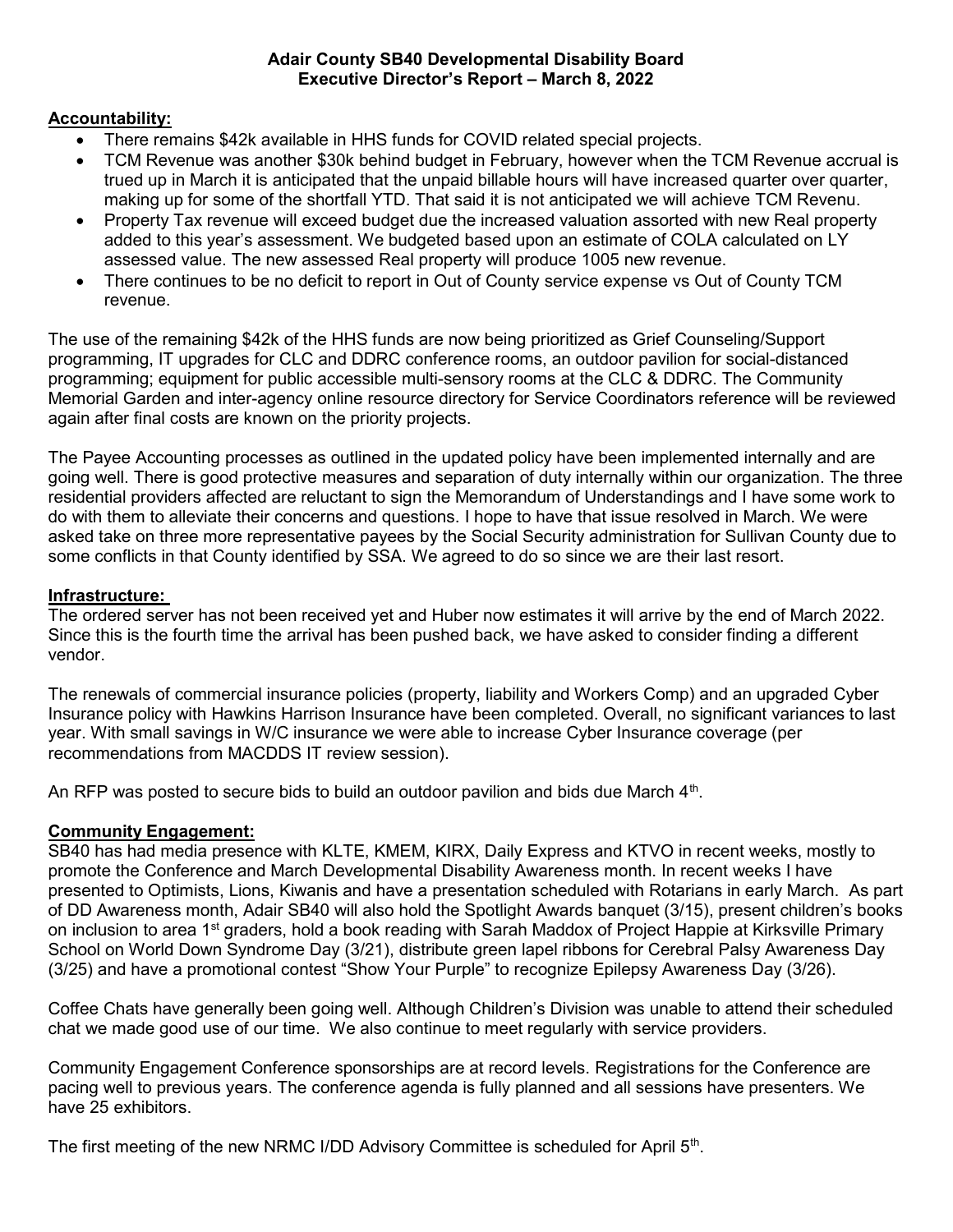The Community Opportunities Inc. grant request for the operation of the workshop is still pending. The recommendations for an advisory committee and planning for education of the Board and staff on Competitive and Integrated Employment was discussed. They are working on developing the advisory committee. I've already begun sharing information on CIE and Missouri's Employment First with the Executive Director. Overall, I'm encouraged by their willingness to review the information and begin working together on these issues.

# Talent & Leadership:

The Quality Committee has been meeting to discuss preparation for CARF accreditation. Staff on the committee are going through CARF checklists to identify what we still have to complete before our first outreach to CARF. They have also reviewed our value statements and have recommendations for revisions which committee chair, Dana Elam, will present to the Board.

Staff participated in our first Tornado drill in February. All went well.

We are still working on scheduling our first meeting of the Benefit insurance committee to discuss thoughts and concerns about our first year with United Healthcare as our Employee Benefit insurance provider.

The TCM Management Team continues to work with Brandy Allen, Positive Supports Consultant, of Kirksville Regional Office. We are putting final touches on our organizational goals which are results of the agency assessment that Brandy completed with our staff. In part due to a recommendation from that assessment the 360 Committee is revamping the current employee recognition program, GAM into a point system.

The 360 Committee is also making recommendations for changes to the Medical Leave Bank policy. Revisions will be reviewed by the committee and presented to the Board for review and approval next month.

### State of Disability Issues:

I visited our House and Senate Representatives in February and also stopped by both the Lt. Governor and Governor's office. I shared documentation of 'real stories' for each to consider as the work on the Governor's proposed budget and consider the proposed bills to eliminate personal property tax. Our legislators were attentive and interested in our input.

MACDDS distributed the survey for the salary study for SB40 Boards across the state. We will be responding in the next few days and are anxious to review results as we begin budgeting for next fiscal year.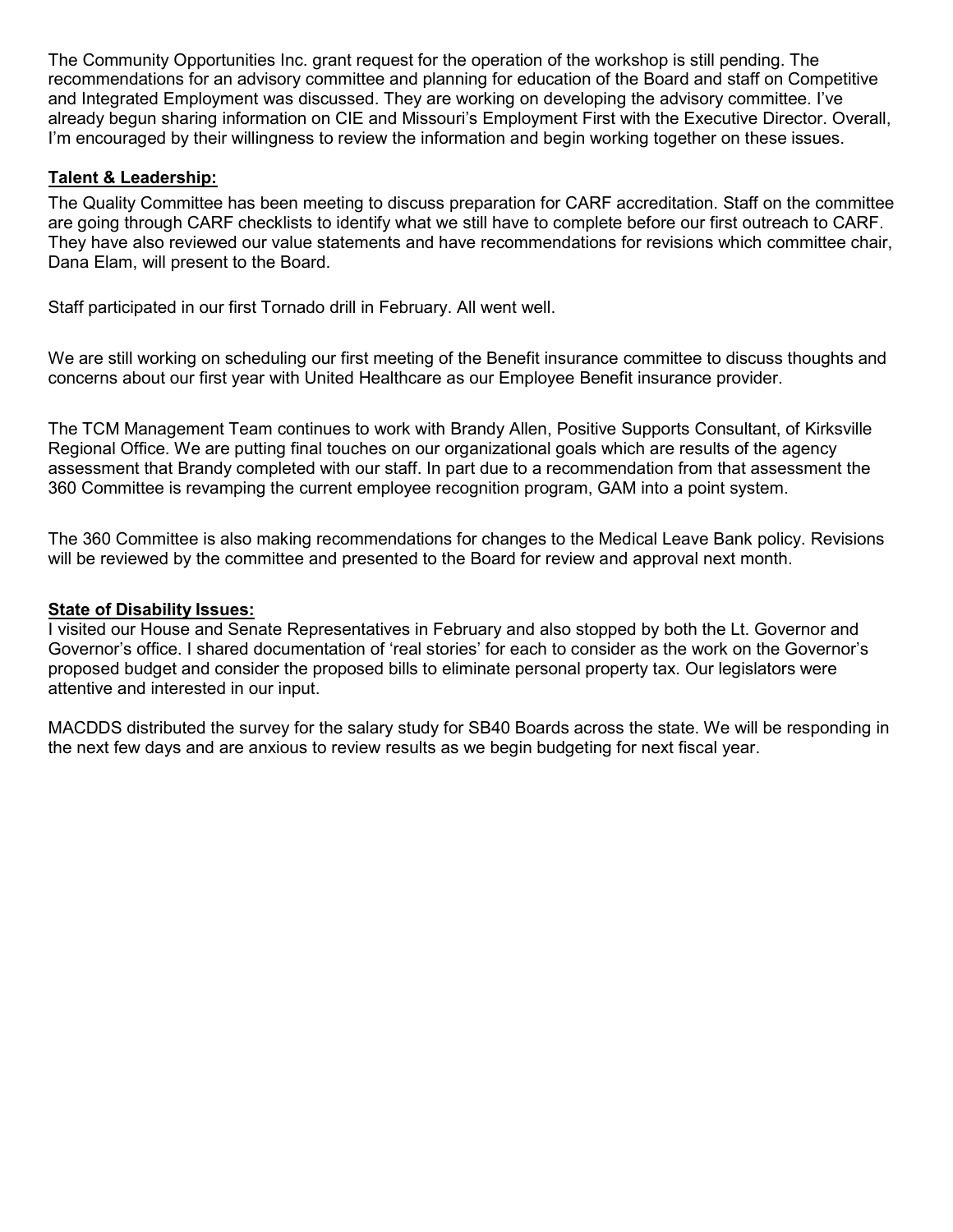### Adair County SB40 Dashboard

| <b>Variance to Budget</b>        | <b>YTD</b> | <b>Dec</b>  | Jan         |    | <u>Feb</u>   |
|----------------------------------|------------|-------------|-------------|----|--------------|
| Property Tax Revenue vs Budget   | 221,493    | (2, 417)    | (14)        |    | \$236,008    |
| <b>TCM Revenue vs Budget</b>     | (143, 426) | \$ (26,989) | \$ (24,652) |    | \$ (30, 118) |
| Personnel Expense vs Budget      | (76,626)   | (5, 515)    | (5,040)     | S. | (6, 642)     |
| Program Direct Expense vs Budget | (74,051)   | \$ (13,969) | \$ (16,771) |    | \$ (17, 172) |
| In-Direct Expense vs Budget      | 13,683     | 2,598       | (3, 278)    |    | 11,224       |
| CapEx                            | 6.417      |             | 539         |    |              |
| Surplus/Deficit YTD              | 248,446    | \$ (13,780) | 40,224      |    | \$218,213    |

| <b>Targeted Case Management</b> | YTD    | <b>Dec</b> | Jan  | Feb  |
|---------------------------------|--------|------------|------|------|
| <b>Current Caseload</b>         | 415    | 417        | 417  | 419  |
| Number of Service Coordinators  | 11     | 10.5       | 11.5 | 12   |
| <b>TCM Logged Hours</b>         | 8,257  | 989        | 1149 | 1050 |
| FY21 Avg Billable Hours         | 12,696 | 1058       | 1058 | 1058 |
| <b>Budgeted Log Hours</b>       | 13,236 | 1103       | 1103 | 1103 |
| Average Logged Hours per SC     | 91     | 101        | 92   | 88   |
| Budgeted Log Hours per SC       | 110    | 110        | 110  | 110  |
| SC Avg Caseload                 | 37     | 40         | 36   | 35   |
| Avg Case Load Goal              | 35     | 35         | 35   | 35   |
| Hours Per Person Served         | 2      | 2.4        | 2.8  | 2.5  |
| Hours Per Person Served Goal    | 3      | 3          | 3    | 3    |

| <b>Partnership for Hope Grants</b>    | <b>YTD</b> | <b>Dec</b> | Jan    | Feb    |
|---------------------------------------|------------|------------|--------|--------|
| <b>Total Annualized PfH Approved</b>  | 76,531     | 78410      | 78410  | 72134  |
| <b>Total Actual PfH Expense</b>       | 16,833     | 1780       | 2500   | 1994   |
| Total Actual PfH Expense Last Year    | 23,751     | 3350       | 3530   | 4612   |
| # of Participants                     | 50         | 52         | 47     | 49     |
| Cash Reserves                         | 334,029    | 302042     | 586117 | 692672 |
| Personnel                             | <b>YTD</b> | <b>Dec</b> | Jan    | Feb    |
| <b>Total Budgeted Personnel (FTE)</b> | 20.5       | 20.5       | 20.5   | 20.5   |
| <b>Total Actual Personnel (FTE)</b>   | 21         | 22         | 22     | 22     |
| <b>Total Budgteted SCs</b>            | 12         | 12         | 12     | 12     |
| <b>Total Actual SCs</b>               | 8          | 12.5       | 11.5   | 12     |

\*Angie's hours budgeted in CLC Summer Program. Virgie's hours unbudgeted; somewhat offset by vacancy savings.

| <b>Community Learning Center</b>                                                                                                 | YTD |  | <b>Dec</b> |  | Jan   |  | Feb     |
|----------------------------------------------------------------------------------------------------------------------------------|-----|--|------------|--|-------|--|---------|
| <b>CLC Direct Program Expense</b>                                                                                                | 313 |  | 590        |  | 634   |  | 291     |
| <b>CLC Staff Actual</b>                                                                                                          |     |  | 1.5        |  | 1.5   |  | $1.5\,$ |
| <b>CLC Staff Budgeted</b>                                                                                                        |     |  |            |  |       |  |         |
| *A portion of the amount budgeted for Summer Youth Program was re-allocated to the PT CLC Program Assistant position eff 09/2021 |     |  |            |  |       |  |         |
| AmbassaDDAIR Volunteers                                                                                                          |     |  |            |  |       |  |         |
| <b>Fundraising Receipts</b>                                                                                                      |     |  | 273.00     |  | 36.00 |  | 34.00   |